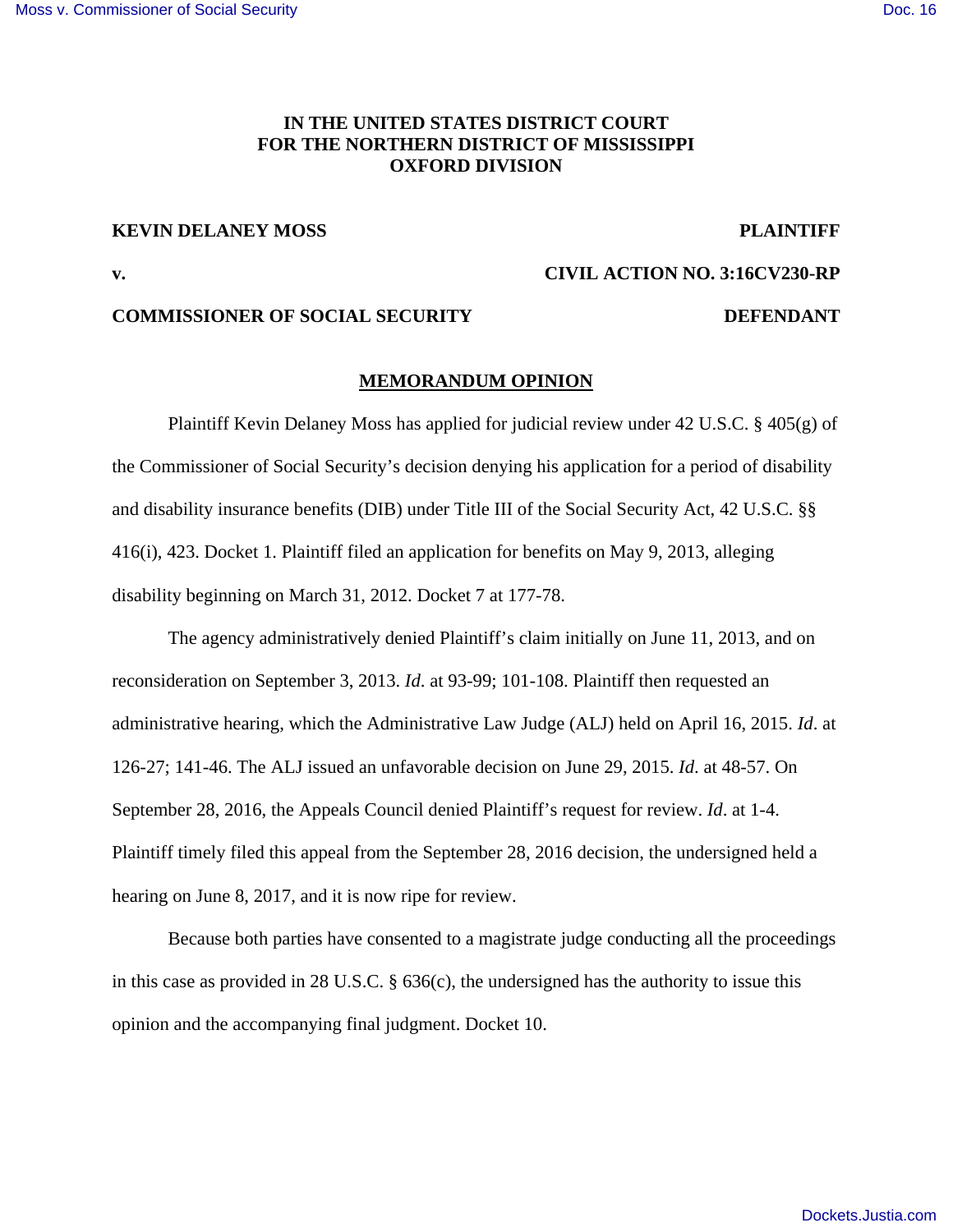### **I. FACTS**

 Plaintiff was born on January 13, 1973 and has been a younger individual since the alleged onset date of March 31, 2012. *Id*. at 193. Plaintiff has a high school education and past relevant work as a service writer or automobile repair service estimator, automobile mechanic, automobile accessory installer, delivery driver, car salesman, and fire watcher. *Id*. at 67, 84-86. Plaintiff testified that he has been unable to return to work since March 31, 2012, and contends that he became disabled as a result of problems with his diabetes as well as a broken right leg. *Id*. at 71.

At the ALJ hearing, Plaintiff testified that he was diagnosed with type I juvenile diabetes at the age of twelve and has been on insulin ever since. *Id*. He stated that he has problems controlling his blood sugar and experiences low levels, ranging between 20 and 30, approximately three to four times a week. *Id*. at 72. He monitors his blood sugar six or seven times a day and requires insulin at least three times a day. *Id*. at 73. Plaintiff testified that he experiences nerve pain in his feet, predominately his right foot, that is aggravated by standing. *Id*.

 Plaintiff stated that he suffered injuries to his right leg on two separate occasions that "shattered from [his] knee to [his] ankle" and "broke from [his] kneed to [his] hip and fractured [his] other hip and [his] vertebrae." *Id.* at 74-75. Regarding the injury to his right leg, Plaintiff testified that on a daily basis he experiences constant pain from his hip to his ankle. *Id*. at 76. Between two and three times a week the pain is so severe that he cannot get out of bed, however, Plaintiff does not take any prescription pain medication. *Id*. Plaintiff stated that he uses a cane to prevent him from falling and estimated that he can sit thirty to forty-five minutes at a time, stand ten to fifteen minutes, and lift and carry five to ten pounds. *Id*. at 78-79. Plaintiff testified that he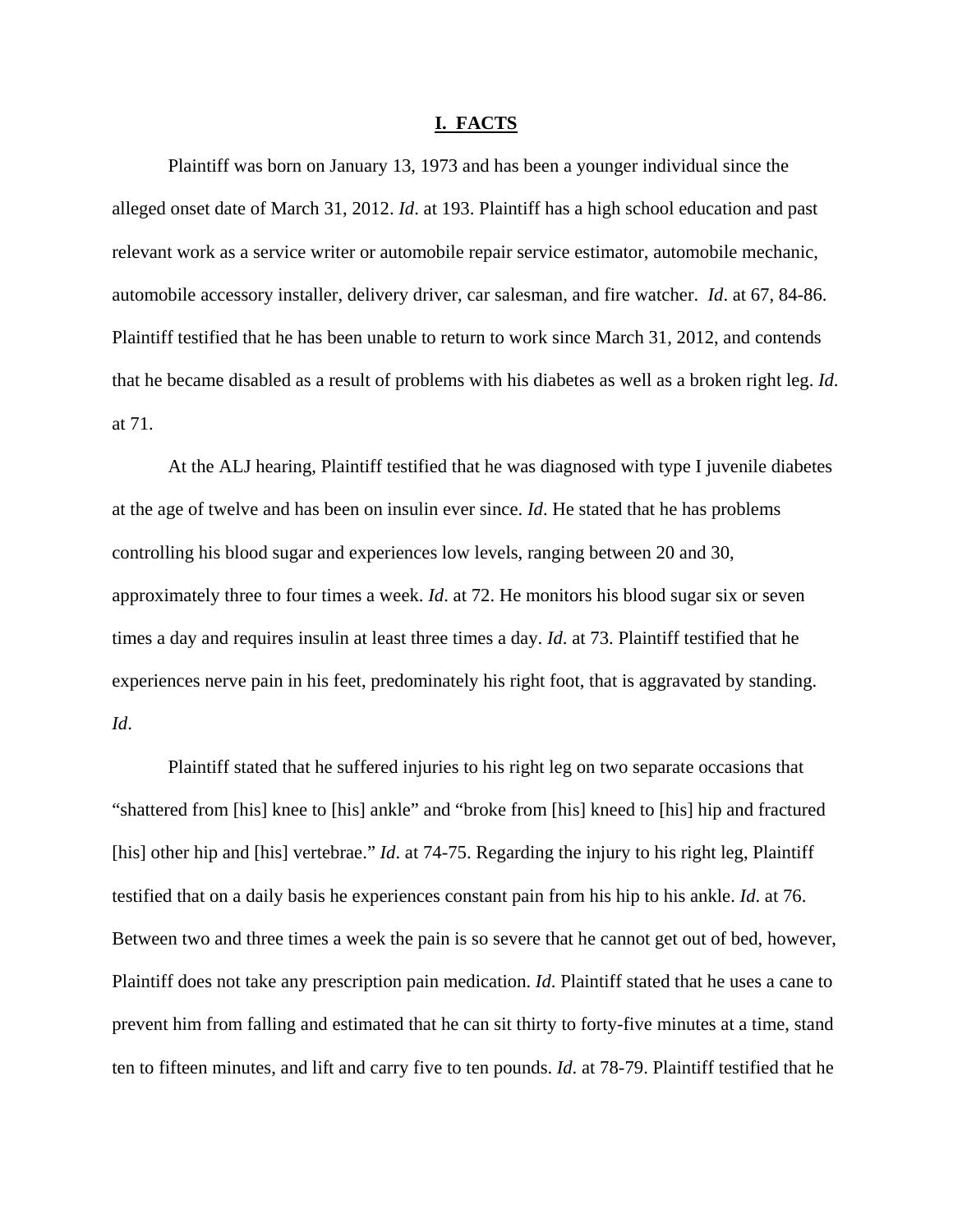cannot bend his right leg and cannot bend forward from a standing position to pick something off the floor. *Id*. at 76, 79.

 Regarding Plaintiff's everyday activities, he testified that he can take care of his personal needs but has difficulty dressing his lower body. *Id*. at 77. He stated that he is able to do some household chores but cannot sweep or mop. *Id*. Plaintiff spends the majority of his day at his parents' house, mostly sitting in a recliner. *Id*. at 78. When grocery shopping, Plaintiff testified that he is not able to walk much and requires the use of a chair. *Id*.

 The ALJ established that Plaintiff had not engaged in substantial gainful activity since March 31, 2012, the alleged onset date. *Id*. at 50. Next, the ALJ found that Plaintiff experienced the severe impairments of insulin dependent diabetes mellitus, L4-5 transvers process fracture, T6-10 compression fracture, and history of right femur and tibiofibular fracture requiring multiple surgeries, but that Plaintiff's impairments did not meet or medically equal a listed impairment in 20 C.F.R. Part 404, Subpart P, Appendix 1 (20 C.F.R. 416.920(d), 416.925, and 416.926). *Id*. at 52-53.

 Considering all of Plaintiff's severe impairments, the ALJ found that Plaintiff's demonstrated abilities were consistent with a Residual Functional Capacity (RFC) to perform sedentary work with the following additional limitations: lift/carry ten pounds occasionally and less than ten pounds frequently; sit six hours in an eight-hour workday; stand/walk two hours in an eight-hour work day; never climb ladders, ropes, or scaffolds; occasionally climb ramps and stairs; occasionally balance and stoop; and never crouch, kneel, or crawl. *Id*. at 53. In addition to these limitations, Plaintiff requires the option to change positions between sitting and standing every thirty minutes. *Id*.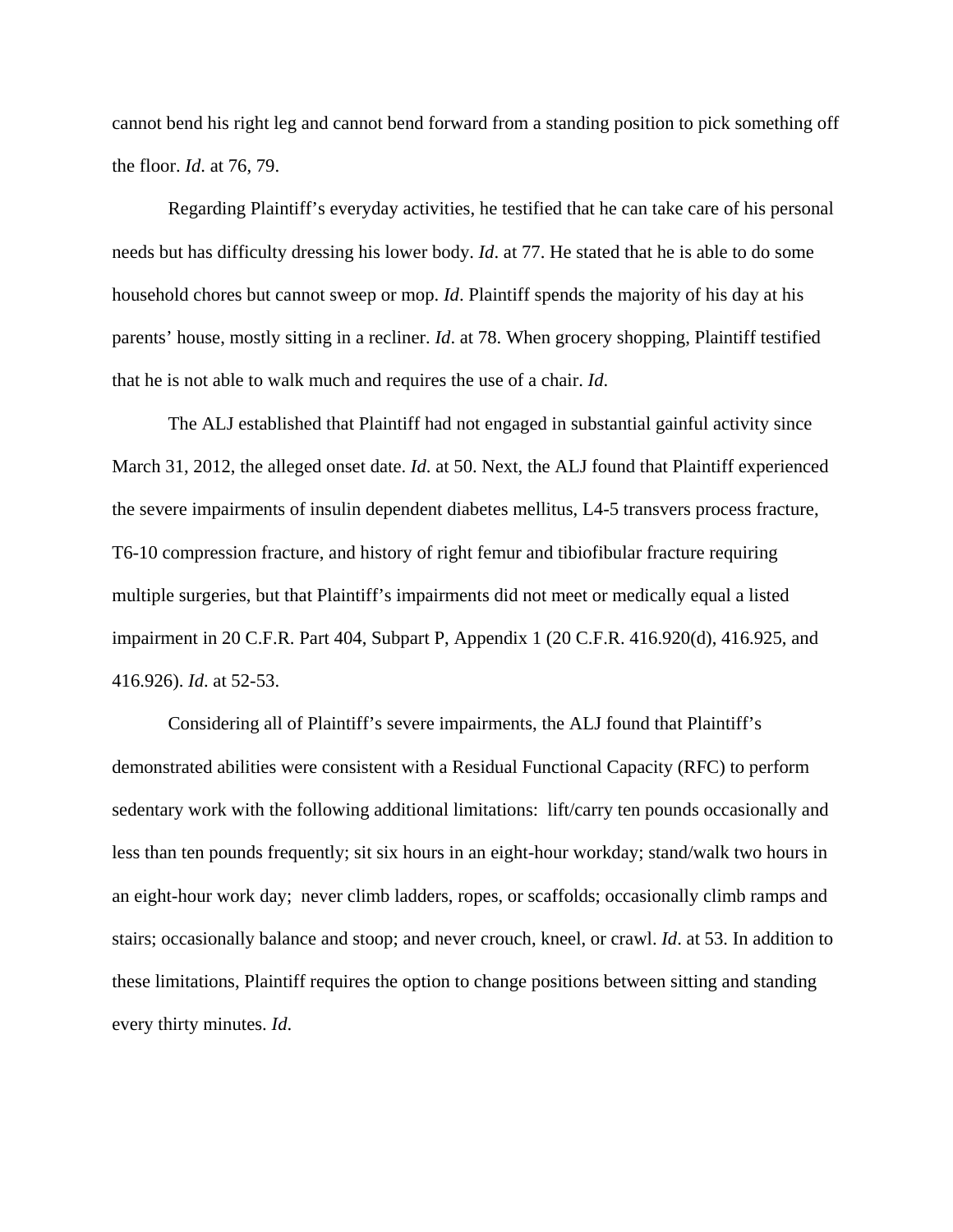In formulating Plaintiff's RFC, the ALJ afforded little weight to the state agency medical consultants who determined that Plaintiff's diabetes mellitus and lower limb fractures are not severe. *Id.* at 55. Instead, the ALJ found that "the objective medical evidence establishes that [Plaintiff's] impairments cause significant limitations in functioning." *Id*. The ALJ afforded significant weight to state agency psychological consultant Dr. Vicki Prosser, finding her opinion that Plaintiff's mental impairment does not cause more than a minimal limitation in his ability to perform basic mental work activities to be consistent with the record as a whole. *Id*

Based on the ALJ's review of the medical evidence and in conjunction with Plaintiff's testimony, the ALJ concluded that Plaintiff's "statements concerning the intensity, persistence and limiting effects of these symptoms are not entirely credible." The ALJ determined that "the objective medical findings in this case fail to provide strong support for the claimant's allegations of disabling symptoms and limitations" and that "the objective evidence indicates [the] ability to perform more actives than related." *Id*. at 54. Ultimately, the ALJ found Plaintiff's allegations regarding his impairments to be "partially credible" yet concluded that Plaintiff's "diabetes has been maintained without complications and that the injuries to his leg have healed with some residual effects that are not completely disabling." *Id*. at 55.

The ALJ determined that Plaintiff is unable to perform any past relevant work, and his ability to perform the full range of sedentary work is impeded by additional limitations. *Id*. at 56. The ALJ questioned the vocational expert (VE) as to whether jobs exist in the national economy for an individual with Plaintiff's age, education, work experience, and residual functional capacity, to which the VE testified that Plaintiff could perform the requirements of a charge account clerk, a food and beverage order clerk, and a bench hand assembler. *Id*. The ALJ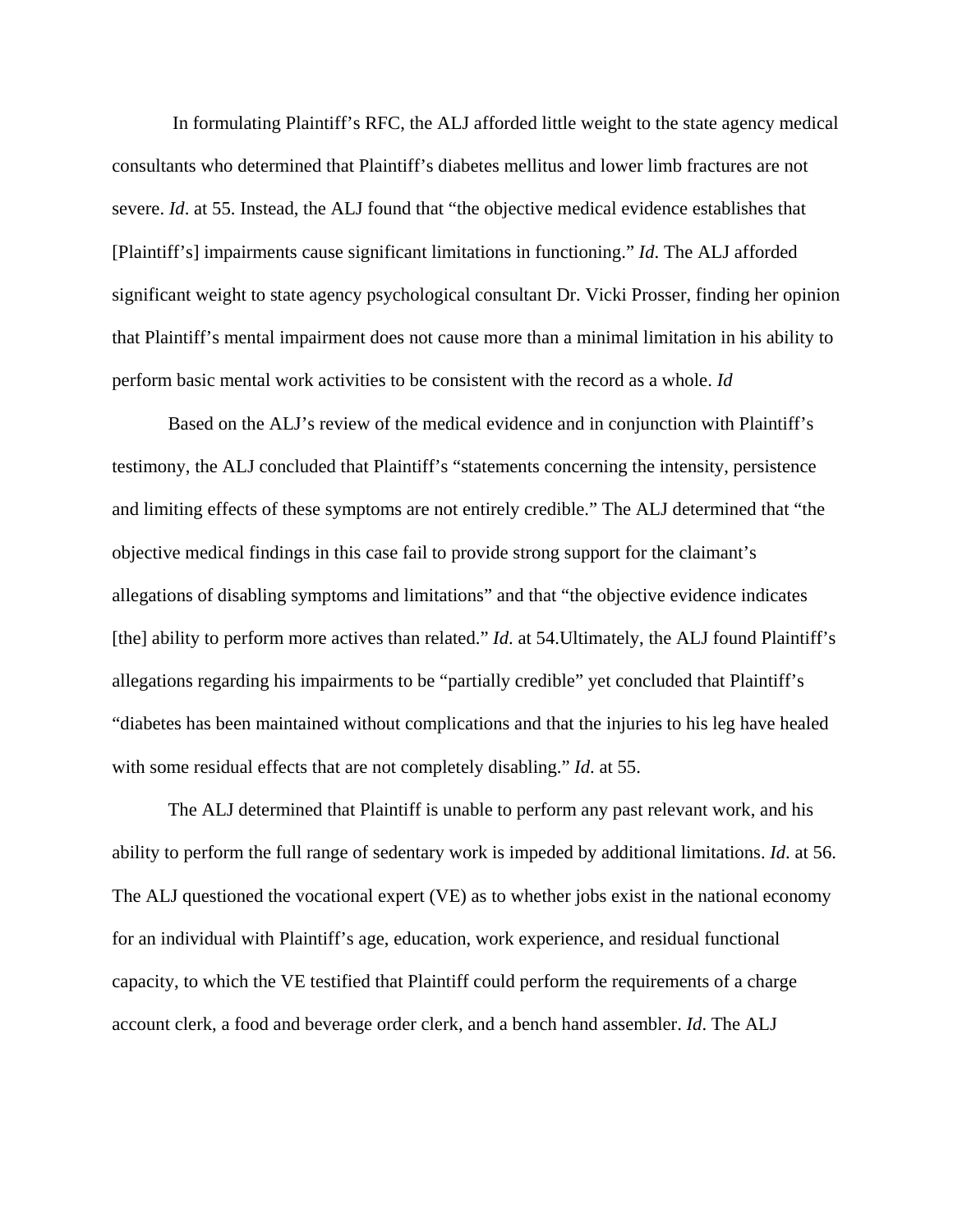ultimately ruled that Plaintiff had not been under a disability, as defined in the Social Security Act, from March 31, 2012 through June 29, 2015, the date of the ALJ's decision. *Id*. at 57.

 Plaintiff claims the ALJ failed to properly consider all of the evidence and that the ALJ's RFC finding with the additional sit/stand limitation supports a finding of disability. Docket 12 at 3.

# **II. EVALUATION PROCESS**

In determining disability, the Commissioner, through the ALJ, works through a five-step sequential evaluation process.<sup>1</sup> The burden rests upon the plaintiff throughout the first four steps of this five-step process to prove disability, and if the plaintiff is successful in sustaining her burden at each of the first four levels, then the burden shifts to the Commissioner at step five.<sup>2</sup> First, the plaintiff must prove she is not currently engaged in substantial gainful activity.<sup>3</sup> Second, the plaintiff must prove her impairment is "severe" in that it "significantly limits [her] physical or mental ability to do basic work activities  $\dots$ ."<sup>4</sup> At step three the ALJ must conclude that plaintiff is disabled if she proves that her impairments meet or are medically equivalent to one of the impairments listed at 20 C.F.R. Part 404, Subpart P, App. 1, §§ 1.00-114.09 (2010).<sup>5</sup> If the plaintiff does not meet this burden, at step four she must prove that she is incapable of meeting the physical and mental demands of her past relevant work.<sup>6</sup> At step five, the burden shifts to the Commissioner to prove, considering the plaintiff's residual functional capacity, age,

<u>.</u>

<sup>1</sup> *See* 20 C.F.R. §§ 404.1520 (2012).

<sup>&</sup>lt;sup>2</sup> Crowley v. Apfel, 197 F.3d 194, 198 (5<sup>th</sup> Cir. 1999).

<sup>3</sup> 20 C.F.R. §§ 404.1520(b) (2012).

 $420$  C.F.R. §§ 404.1520(c) (2012).

 $5$  20 C.F.R. §§ 404.1520(d) (2012). If a claimant's impairment meets certain criteria, that claimant's impairments are "severe enough to prevent a person from doing any gainful activity." 20 C.F.R. § 416.925 (2011).

 $6$  20 C.F.R. §§ 404.1520(e) (2012).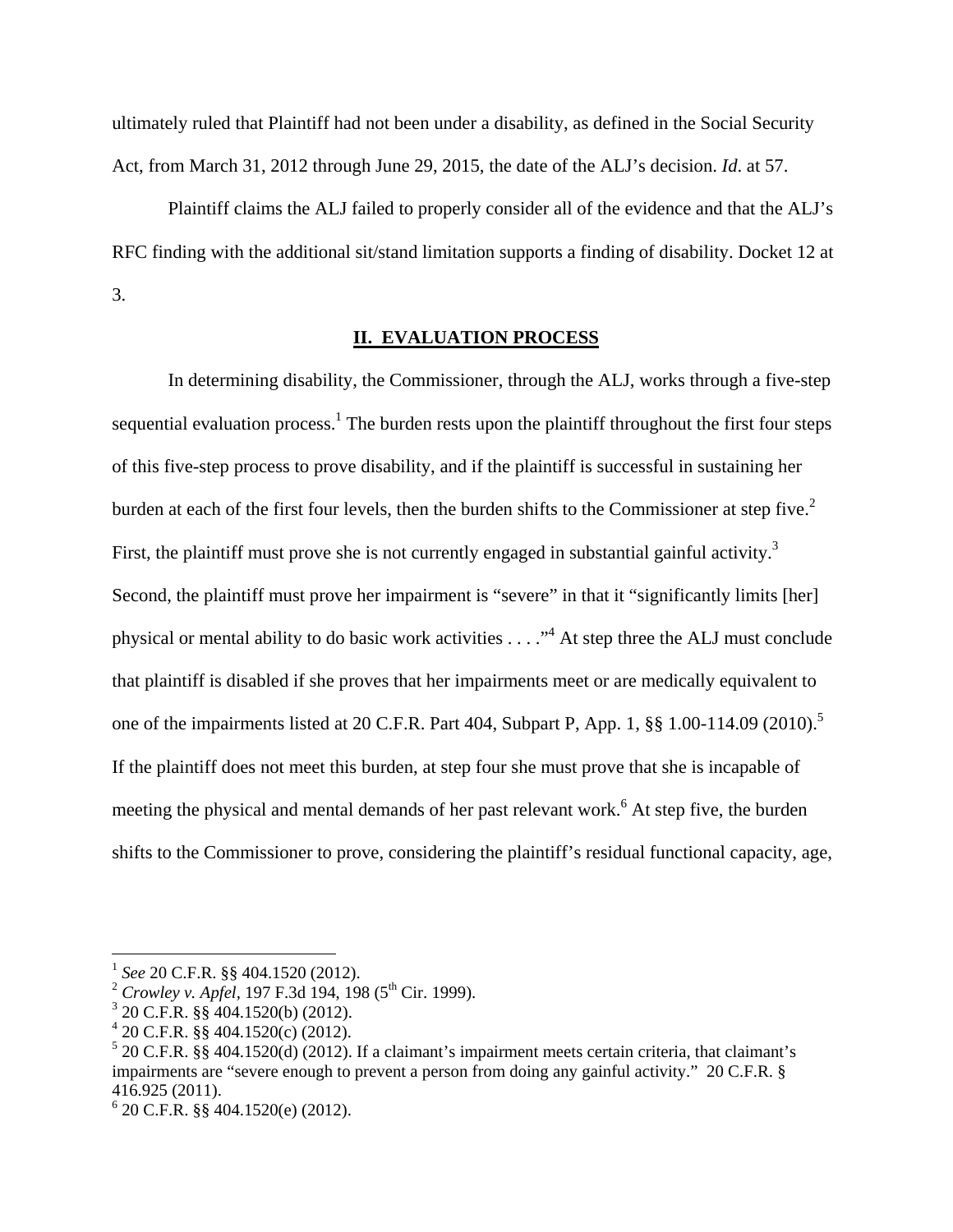education and past work experience, that she is capable of performing other work.<sup>7</sup> If the Commissioner proves other work exists which the plaintiff can perform, plaintiff is given the chance to prove that she cannot, in fact, perform that work. $8$ 

## **III. STANDARD OF REVIEW**

Judicial review of the Commissioner's final decision to deny benefits is limited to determining whether the decision is supported by substantial evidence and whether the Commissioner applied the correct legal standard. *Crowley v. Apfel*, 197 F.3d 194, 196 (5<sup>th</sup> Cir. 1999), citing *Austin v. Shalala*, 994 F.2d 1170 (5th Cir. 1993); *Villa v. Sullivan,* 895 F.2d 1019, 1021 ( $5<sup>th</sup>$  Cir. 1990). The court has the responsibility to scrutinize the entire record to determine whether the ALJ's decision was supported by substantial evidence and whether the proper legal standards were applied in reviewing the claim. *Ransom v. Heckler*, 715 F.2d 989, 992 (5<sup>th</sup> Cir. 1983). A court has limited power of review and may not reweigh the evidence or substitute its judgment for that of the Commissioner, $9$  even if it finds that the evidence leans against the Commissioner's decision.<sup>10</sup>

The Fifth Circuit has held that substantial evidence is "more than a scintilla, less than a preponderance, and is such relevant evidence as a reasonable mind might accept as adequate to support a conclusion." *Crowley v. Apfel*, 197 F.3d 194, 197 (5<sup>th</sup> Cir. 1999) (citation omitted). Conflicts in the evidence are for the Commissioner to decide, and if there is substantial evidence to support the decision, it must be affirmed even if there is evidence on the other side. *Selders v. Sullivan*, 914 F.2d 614, 617 ( $5<sup>th</sup>$  Cir. 1990). The court's inquiry is whether the record, as a whole, provides sufficient evidence that would allow a reasonable mind to accept the conclusions of the

-

 $7$  20 C.F.R §§ 404.1520(g)(2010).

<sup>8</sup> *Muse*, 925 F.2d at 789.

<sup>&</sup>lt;sup>9</sup> *Hollis v. Bowen*, 837 F.2d 1378, 1383 (5<sup>th</sup> Cir. 1988).

<sup>&</sup>lt;sup>10</sup> *Bowling v. Shalala*, 36 F.3d 431, 434 (5<sup>th</sup> Cir. 1994); *Harrell v. Bowen*, 862 F.2d 471, 475 (5<sup>th</sup> Cir. 1988).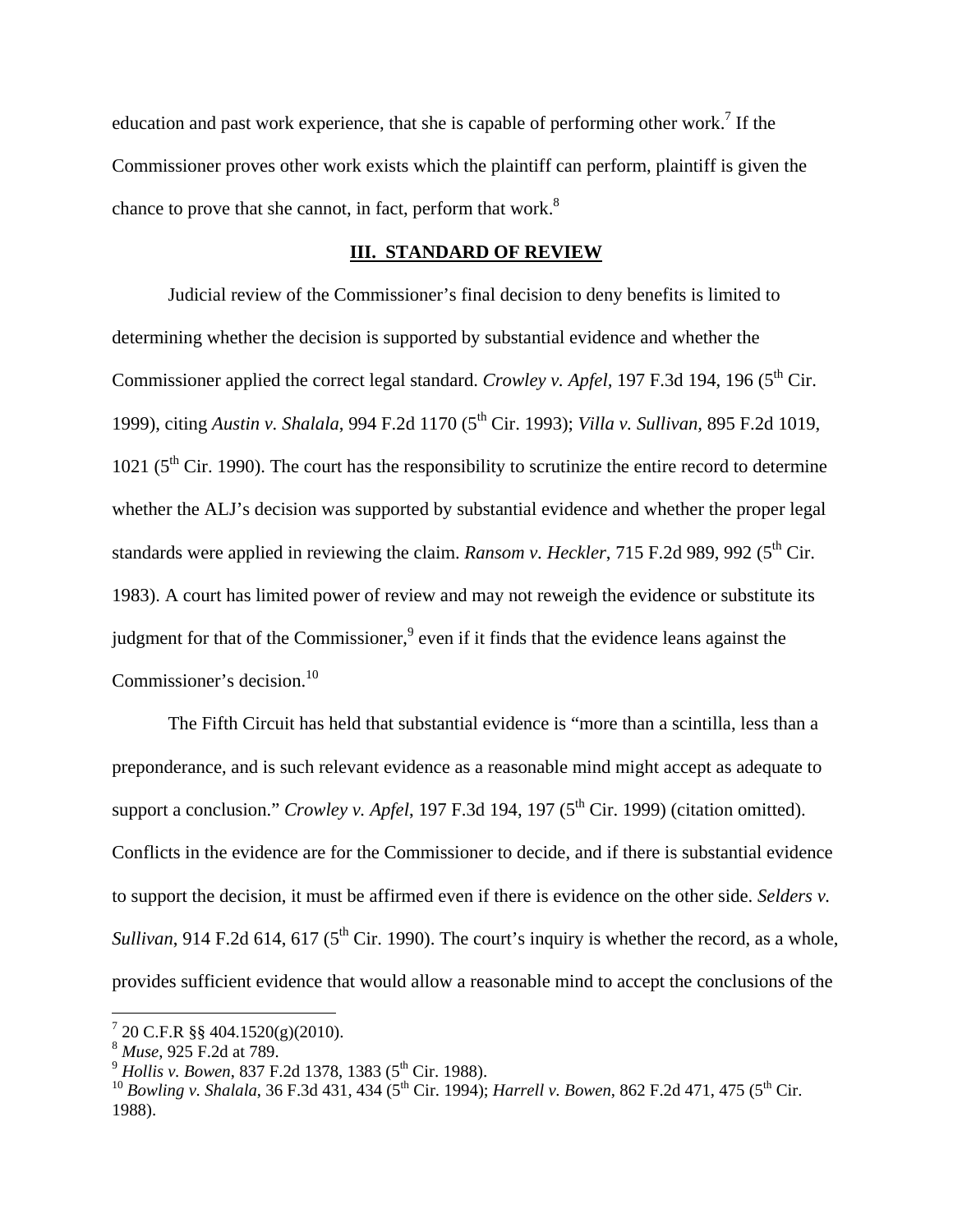ALJ. *Richardson v. Perales*, 402 U.S. 389, 401 (1971). "If supported by substantial evidence, the decision of the [Commissioner] is conclusive and must be affirmed." *Paul v. Shalala,* 29 F.3d 208, 210 (5th Cir. 1994), citing *Richardson,* 402 U.S. at 390.

### **IV. DISCUSSION**

Plaintiff argues that the Commissioner's decision should be reversed on two separate grounds. Docket 12 at 3. First, Plaintiff claims that the ALJ failed to properly consider all of the evidence of record when determining Plaintiff's disability status. Plaintiff argues that the ALJ seemed to "pick and choose" evidence least favorable to Plaintiff relating to his hip and the injuries to his lower extremity. *Id*. at 6. Plaintiff points to a February 10, 2015 x-ray finding "moderate degenerative changes noted of the hips, left greater than right with interval progression from prior exam" and "traumatic arthritis" associated with his "left acetabular fracture." *Id*. at 7; *see also* Docket 7 at 642. According to Plaintiff, the ALJ's failure to mention these findings and their impact on Plaintiff "significantly prejudiced" Plaintiff and resulted in an RFC that fails to consider "the totality of his impairments." Docket 12 at 8.

The Commissioner responds that the ALJ considered Plaintiff's testimony specifically regarding the pain he experiences "from his hip to his ankle" in his right leg (Docket 7 at 54), but "ultimately found Plaintiff's claims of disabling pain to be unsupported by the evidence." Docket 13 at 6. In support of the ALJ's RFC finding, the Commissioner asserts that the ALJ considered the objective medical evidence, Plaintiff's subjective statements, and the medical opinions of State agency physicians and "did not selectively read the record or impermissibly pick and choose only the evidence that supported [his] decision." *Id*. at 10.

Plaintiff's medical records consistently document normal healing and proper alignment of his injuries resulting from his March 31, 2012, and December 2012 accidents. On April 1, 2012,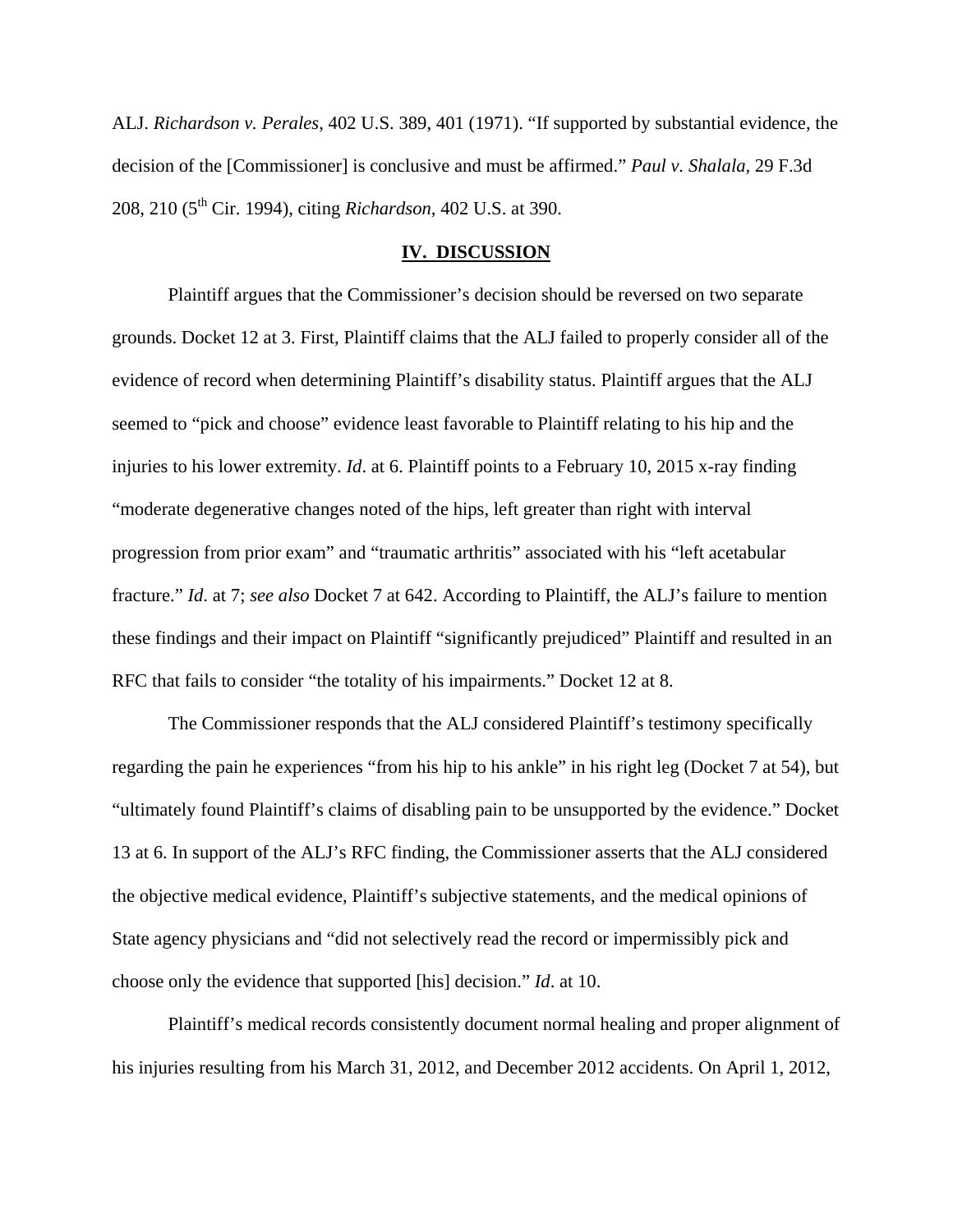Plaintiff underwent an open reduction internal fixation of his right tibia fracture. Docket 7 at 302-03. Follow up x-rays found "excellent alignment" and "advanced healing." *Id*. at 359, 369; *see also* 372, 374, 389, 405-06, 410, 469. On physical examination, Plaintiff exhibited "excellent" range of motion of the right ankle and right knee. *Id*. at 408. The records indicate that as early as September 2012, Plaintiff used a cane "off and on" but could "walk without anything." *Id*. at 403.

In December 2012, Plaintiff was involved in another accident resulting in rib fractures, an L4 and L5 left transverse process fracture, mild T6 and T10 compression deformities, distal femur fracture of his right leg, and left acetabular fracture. *Id*. at 457-58, 463-64, 467-68, 478. At the time of his injury, Plaintiff reported pelvic/hip pain but an x-ray revealed "no fracture, dislocation, or pathologic destruction" and no significant arthritic changes in the hips or sacroiliac joints. *Id*. at 470. Plaintiff underwent an open reduction and internal fixation of the right femur and right tibia and fibula fractures, and his left acetabular facture and spinal fractures were treated conservatively. *Id*. at 479.

In January 2013, Plaintiff's records demonstrate that he was "doing well" with no pain in his right leg. *Id*. at 578. Treatment records from Regional Medical Center from September 2013 document Plaintiff's complaints of pain in his pelvis, right femur, and right knee, however, on September 19, 2013, Plaintiff's right femur x-ray report states "normal hip articulation." *Id.* at 596, 602-03, 607, 628.

On November 19, 2013, at an outpatient visit at the Family Health Clinic of Grenada, the review of systems states "negative for arthralgias, back pain, and myalgias" and the musculoskeletal examination notes "normal gait." *Id*. at 587-88; *see also* 589-92 (same findings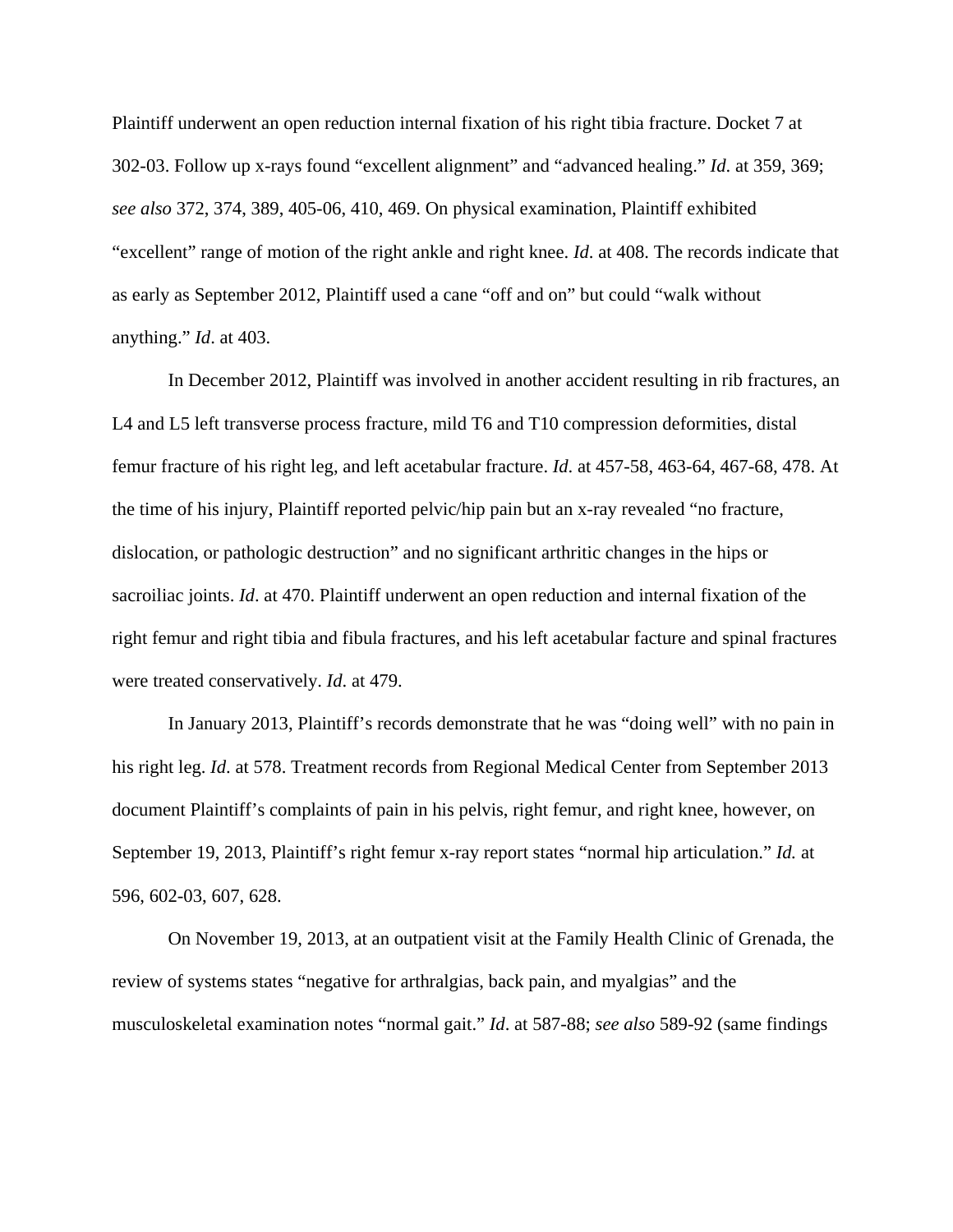for 11/21/13, 11/29/13). On December 17, 2013, Plaintiff complained of leg pain, but his musculoskeletal exam again revealed normal gait. *Id*. 593-94.

OPC Orthopedics records from August 12, 2014, reflect neuropathy and leg pain of five on a ten point scale. *Id.* at 633. The assessment provided states Plaintiff "likely would have difficulty with prolonged ambulation and heavy lifting, no restrictions to sedentary work." *Id*. 634. X-ray studies of Plaintiff's right knee, femur, and pelvis show "stable alignment" and "no fresh fractures or hardware failure." *Id*. at 635. Plaintiff continued to complain of pain in his right lower extremity, however, as noted in the ALJ's opinion, physical examination showed normal gait, normal pulses, and no swelling. *Id*. at 638. This leg pain was determined to be "neuropathic in nature" with an "arthritic component." *Id*.

At a follow-up visit on February 10, 2015, Plaintiff complained of hip, knee, and back pain but reported that he had not fallen in the past year. *Id*. at 644, 645. Plaintiff's pelvic x-ray showed "moderate degenerative changes noted of the hips, left greater than right with interval progression from prior exam […] left acetabular fracture not well seen suggesting healing with associated traumatic arthritis." *Id*. at 642. However, the associated assessment/plan contains no specific findings regarding Plaintiff's hip, and Plaintiff was referred to physical therapy in order to improve the range of motion in his knee and for gait training. *Id*. at 646.

 The responsibility to determine the plaintiff's residual functional capacity belongs to the ALJ, and in making his determination he must consider all the evidence in the record, evaluate the medical opinions in light of other information contained in the record, and determine the plaintiff's ability despite his physical and mental limitations. *Ripley v. Chater*, 67 F.3d 552, 557 (5thCir. 1995); *Martinez v. Chater*, 64 F.3d 172, 176 (5thCir. 1995). However, the ALJ may not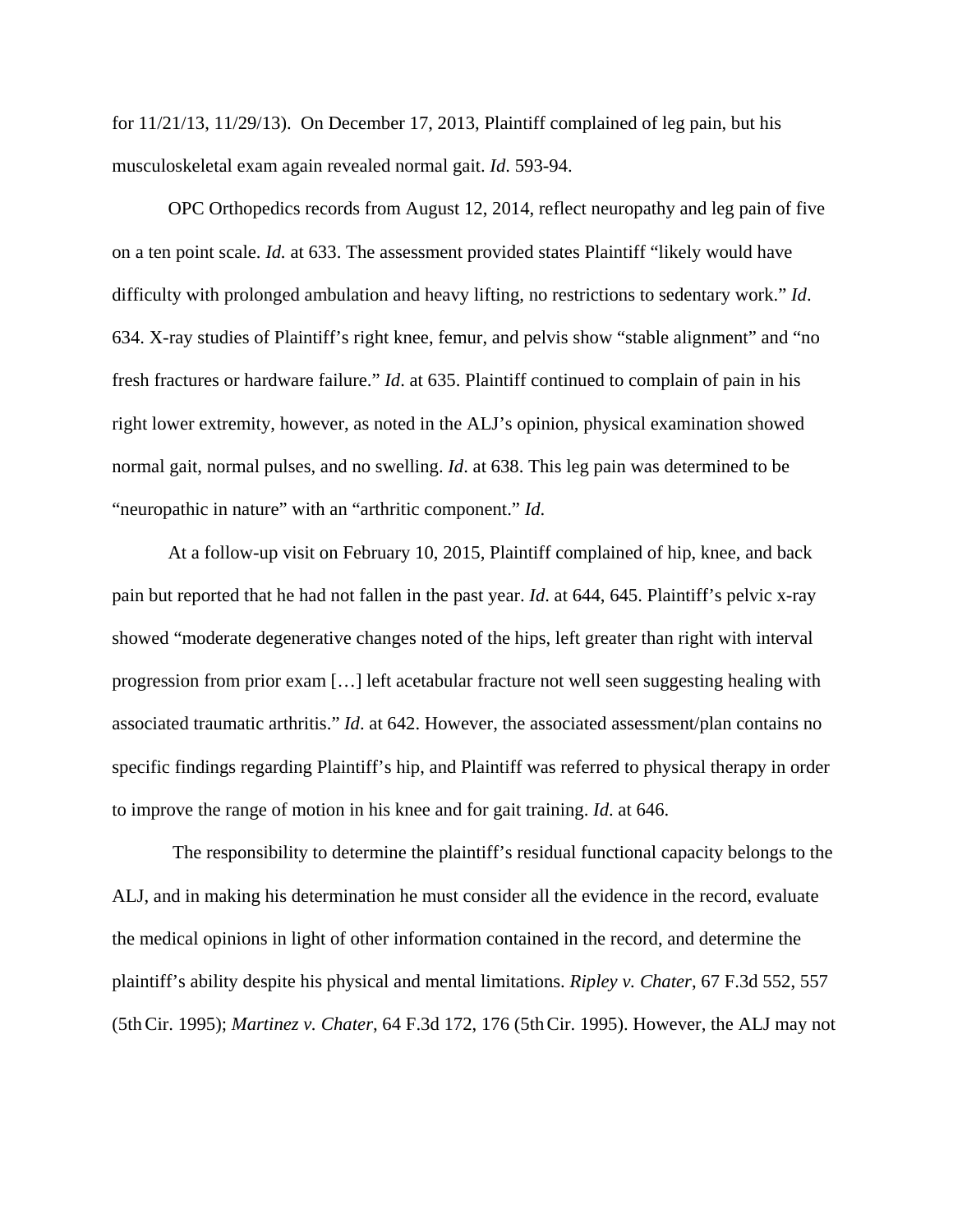establish physical limitations or the lack thereof without medical proof to support such a conclusion. *Patterson v. Astrue*, 2008 WL 5104746, \*4 (N.D. Miss. 2008), citing *Nguyen v. Chater*, 172 F.3d 31, 35 (1st Cir. 1999). "The ALJ's findings of fact are conclusive when supported by substantial evidence, 42 U.S.C 405(g), unless they are reached by ignoring evidence, misapplying the law or judging matters entrusted to experts." *Nguyen v. Chater*, 172 F.3d at 35.

 The Court finds that the ALJ's RFC finding was supported by substantial evidence as there is no indication that the ALJ did not consider all the medical evidence in the record when making a disability determination in this case. The ALJ cites the February 10, 2015 x-ray report in his decision as evidencing Plaintiff's neuropathic and arthritic pain and again references the report in support of a sedentary RFC with a sit/stand option. Docket 7 at 51, 54 (citing Exhibits 12F-14F). This RFC accounts for Plaintiff's continued complaints of pain in his right lower extremity, including his hip, despite the ALJ's determination that Plaintiff's allegations are only "partially credible" due to objective medical evidence showing "normal gait, normal pulses, and no swelling." *Id*. at 51, 55. Moreover, considering this evidence, the ALJ afforded little weight to the State agency medical consultants who found Plaintiff's impairments nonsevere. *Id*. at 55.

The Court finds that the ALJ properly considered Plaintiff's subjective complaints as well as the February 10, 2015 x-ray report in concluding that "the injuries to [Plaintiff's] leg have healed with some residual effects that are not completely disabling." *Id*. at 55. The Court finds that the ALJ did not fail to mention these findings and their impact on the Plaintiff, but rather, the ALJ considered all of the record evidence in formulating Plaintiff's RFC and his decision is supported by substantial evidence.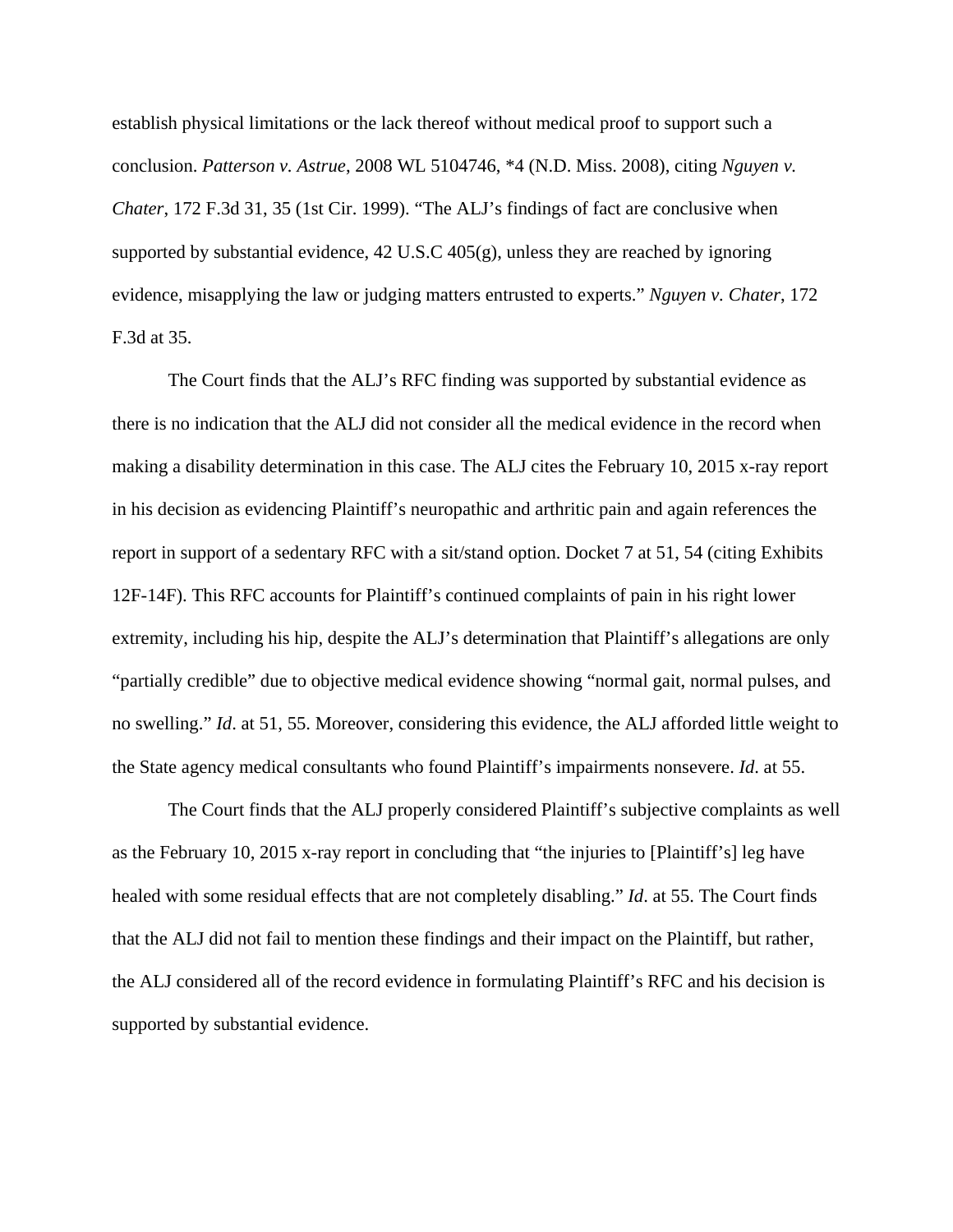Plaintiff further asserts that the ALJ's assignment of a sedentary RFC with the option to change positions between sitting and standing every thirty minutes "does not fit within the definition of sedentary work" thus warranting a finding of disability. Docket 12 at 9-10. At step five of the evaluation process, the Commissioner bears the burden of establishing that there is gainful employment the claimant is capable of performing considering his RFC, age, education, and past work experience. *Carey v. Apfel*, 230 F.3d 131, 135 (5th Cir. 2000). The ALJ held that Plaintiff was capable of gainful employment because, despite his existing impairments, he could perform certain unskilled sedentary jobs identified by the vocational expert (VE) including occupations such as charge account clerk, food and beverage order clerk, and bench hand assembler. Docket 7 at 56.

Plaintiff argues that "having to alternate between sitting and standing does not fit within the definition of sedentary work" and thus "Plaintiff should have been found disabled where he was reduced to a sedentary RFC with the added restrictions of a sit/stand option." Docket 12 at 8. The Commissioner counters that the sit/stand option does not render a claimant *per se* disabled but rather "requires that an ALJ consult a vocational expert to determine the extent to which the [sit/stand] limitations erode the [sedentary] occupational base." Docket 14 at 11. The Court agrees.

Social Security Regulation 93-12 specifies that "[i]n cases of unusual limitation of ability to sit or stand, a [vocational specialist] should be consulted to clarify the implications for the occupational base." The Fifth Circuit held in *Lawler v. Heckler* that vocational testimony is required where a claimant's limitations exceed those defined by the medical-vocational guidelines for a particular kind of work. *Lawler*, 761 F.2d 195, 197-98 (5th Cir. 1985). *Lawler* explains that according to the Dictionary of Occupational Titles, sedentary work implies a